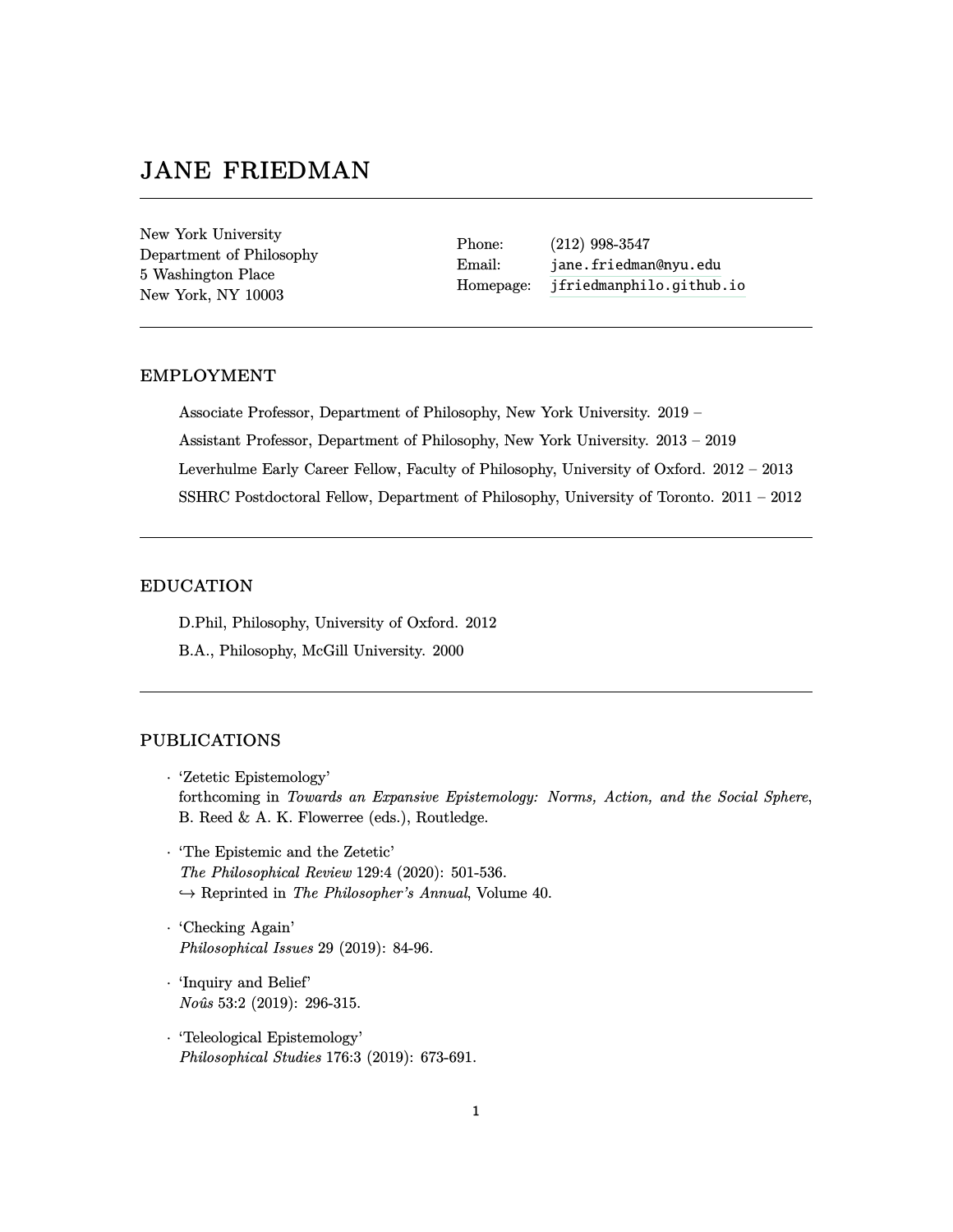- · 'Junk Beliefs and Interest-Driven Epistemology' *Philosophy and Phenomenological Research* 97:3 (2018): 568-583.
- · 'Why Suspend Judging?' *Noˆus* 51:2 (2017): 302-326. *,*→ Reprinted in *The Philosopher's Annual*, Volume 37.
- · 'Question-Directed Attitudes' *Philosophical Perspectives* 27:1 (2013): 145-174.
- · 'Rational Agnosticism and Degrees of Belief' in *Oxford Studies in Epistemology* Volume 4, T. Szabo Gendler and J. Hawthorne (eds.), Oxford: Oxford University Press, 2013.
- · 'Suspended Judgment' *Philosophical Studies* 62:2 (2013): 165-181.

## RECENT TALKS  $&$  COMMENTS

 $({}^{\dagger} =$  online)

The Aim of Inquiry?

· Rutgers Epistemology Conference (apr. 2022) / University of Calgary (apr. 2022)† / Arché, St. Andrews (dec. 2021)<sup>†</sup> / Carleton University (nov. 2021)<sup>†</sup> / COGITO Epistemology Research Centre, University of Glasgow (nov.  $2021$ )<sup>†</sup> / Southern Society for Philosophy and Psychology (dec. 2020)†

Zetetic Epistemology

· Nature of Inquiry Conference, Agnes Scott College (keynote, mar. 2020) / Yale University (feb. 2020) / Brown University (feb. 2020)

Checking Again

· University of Pennsylvania (apr. 2019) / Northwestern University (apr. 2019) / NYC-China Epistemology Conference, Fordham University (oct. 2018) / Suspension of Belief Conference, University of Mannheim (oct. 2018)†

The Epistemic and the Zetetic

· Southern Normativity Group workshop (sept. 2021)† / Stanford University (mar. 2019) / Notre Dame-Northwestern Graduate Conference (keynote, apr. 2018) / CUNY Graduate Center (feb. 2018) / UC Berkeley (jan. 2018) / Harvard University (oct. 2017) / Princeton University (oct. 2017) / NYU Mind & Language Seminar (may 2017) / Pragmatic Encroachment Workshop, Sedona (feb. 2017)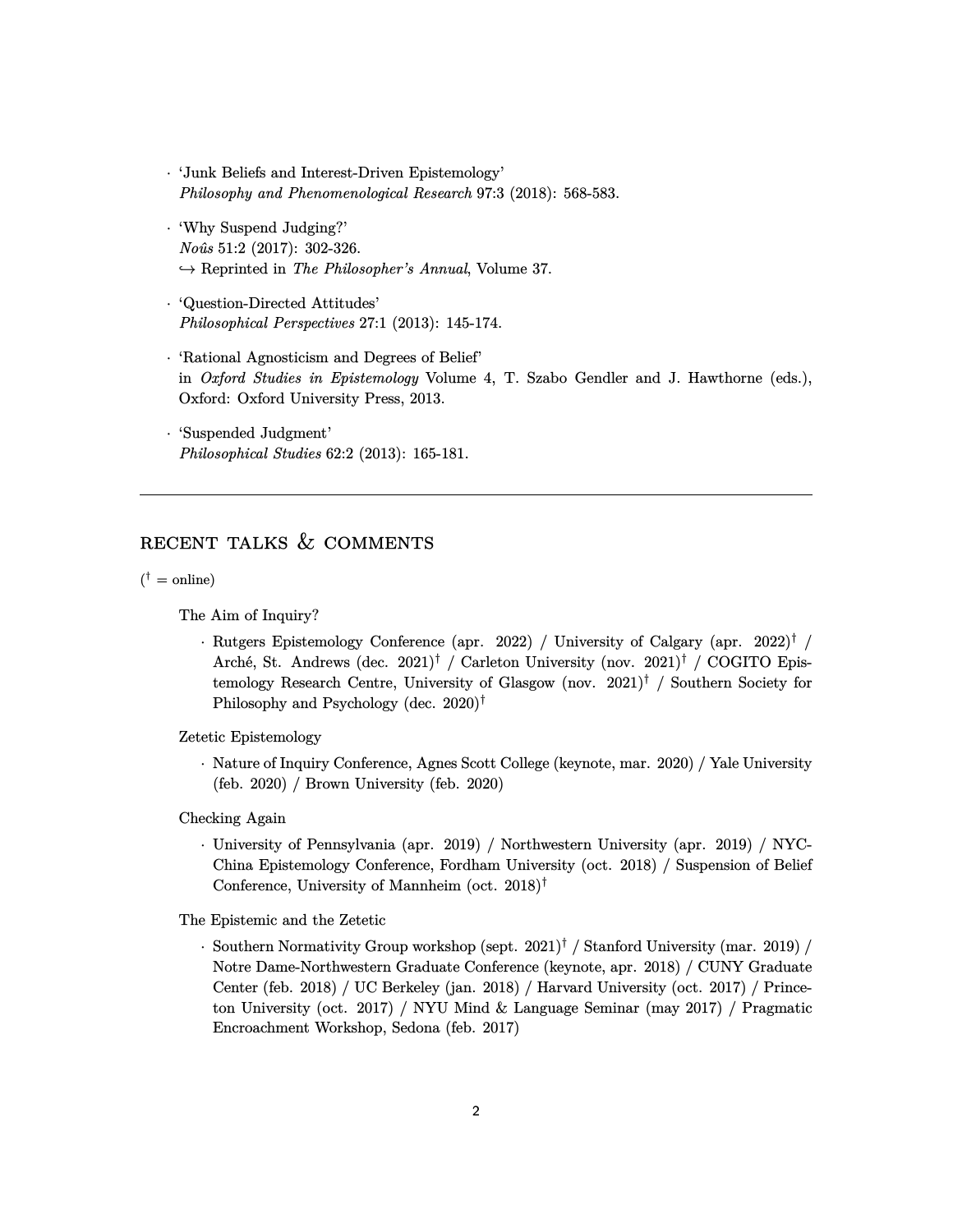Inquiry and Belief

· Ancient and Contemporary Epistemology Conference, NYU (sept. 2017) / UCLA (jun. 2016) / Temple University (oct. 2015) / LPPRD, St. Catherine's College, University of Oxford (jun. 2015) / University of Pittsburgh (feb. 2015) / Ranch Metaphysics Workshop, Tucson (jan. 2015)†

Inquiry and the Doxastic Attitudes

· Pacific APA, San Francisco (apr. 2016) / UNC Chapel Hill (feb. 2016) / SWIP Analytic (feb. 2016)

Comments on: Keith DeRose, 'How to Appear to Know that God Exists'

· International Conference on New Insights and Directions for Religious Epistemology, University of Oxford (jun. 2015)

Epistemically Transformative Experience

· Author Meets Critics session on: L.A. Paul's *Transformative Experience*, Pacific APA, Vancouver (apr. 2015)

#### Inquiry

· Non-Alethic Aims of Enquiry Workshop, University of St. Andrews (oct. 2014) / SPE 7, Berlin (jun. 2014)

Comments on: Brian Kim, 'The Lack of Belief: Unbelief versus Disregard'

· Central APA, Chicago (feb. 2014)

Comments on: Susanna Siegel, 'How is wishful seeing like wishful thinking?'

· Ranch Metaphysics Workshop, Tucson (jan. 2014)

Comments on: Robin Jeshion, 'Intuiting the Infinite'

· NYIP Foundations of Epistemology Workshop, Florence (jun. 2013)

Why Suspend Judging?

- · Epistemology Workshop, University of Copenhagen (jun. 2013) / All Souls Epistemology Workshop, University of Oxford (jun. 2013) / Aims and Norms Workshop, University of Southampton (apr. 2013)
- Inquiry and Agnosticism
	- · Jowett Society, University of Oxford (feb. 2013) / University of Birmingham (feb. 2013) / University of Leeds (feb. 2013) / Workshop on belief, Harvard University (sept. 2013) / Epistemology and Ethics Workshop, Fordham University (sept. 2013)

Interrogative Mental States

· University of Cambridge (feb. 2012) / University of Leeds (feb. 2012)

Question-Directed States of Mind

· Yale University (feb. 2012) / New York University (feb. 2012) / University of Southern California (jan. 2012) / UC Berkeley (jan. 2012) / University of Pennsylvania (jan. 2012)